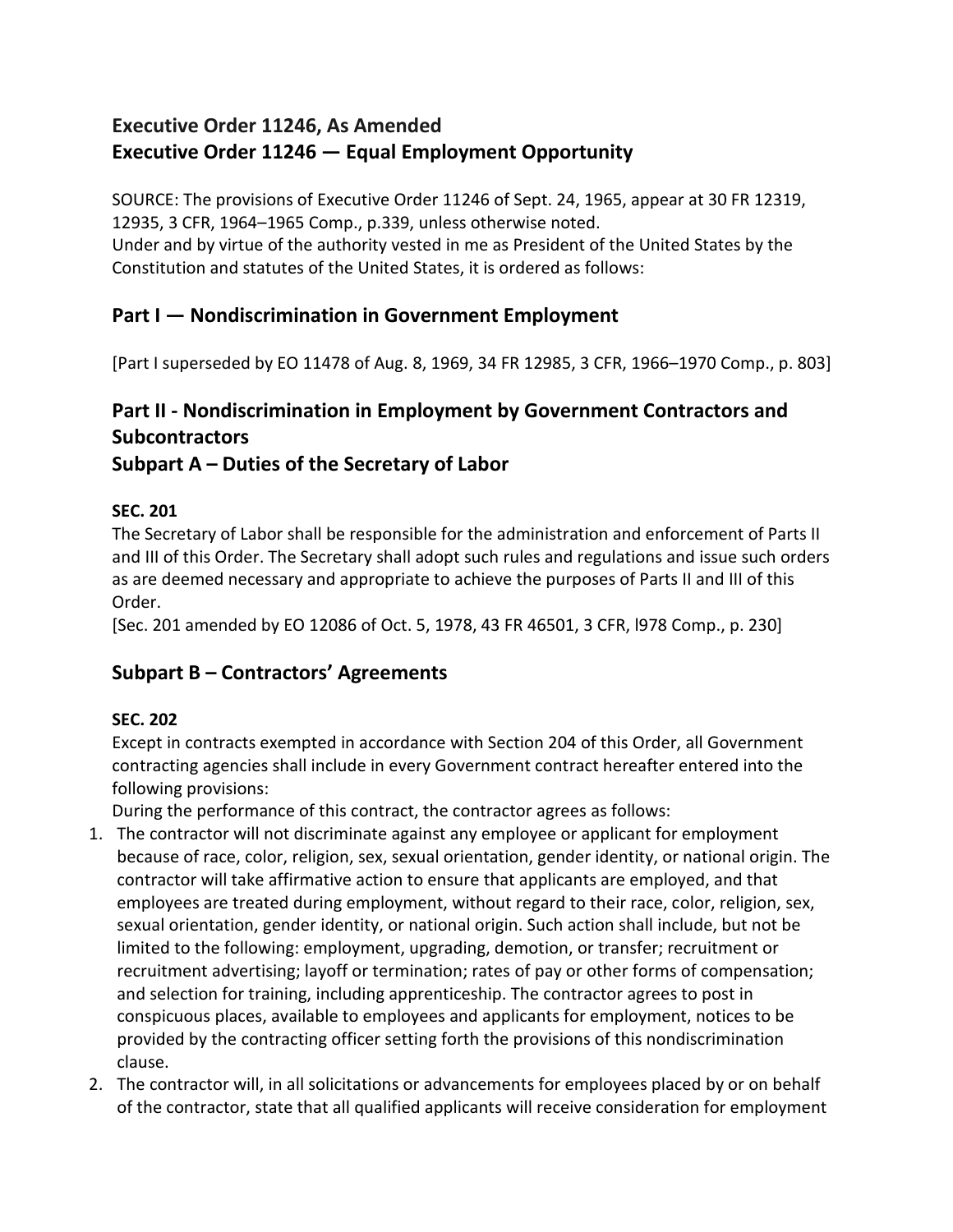without regard to race, color, religion, sex, sexual orientation, gender identity, or national origin.

- 3. The contractor will not discharge or in any other manner discriminate against any employee or applicant for employment because such employee or applicant has inquired about, discussed, or disclosed the compensation of the employee or applicant or another employee or applicant. This provision shall not apply to instances in which an employee who has access to the compensation information of other employees or applicants as a part of such employee's essential job functions discloses the compensation of such other employees or applicants to individuals who do not otherwise have access to such information, unless such disclosure is in response to a formal complaint or charge, in furtherance of an investigation, proceeding, hearing, or action, including an investigation conducted by the employer, or is consistent with the contractor's legal duty to furnish information.
- 4. The contractor will send to each labor union or representative of workers with which he has a collective bargaining agreement or other contract or understanding, a notice, to be provided by the agency contracting officer, advising the labor union or workers' representative of the contractor's commitments under Section 202 of Executive Order No. 11246 of September 24, 1965, and shall post copies of the notice in conspicuous places available to employees and applicants for employment.
- 5. The contractor will comply with all provisions of Executive Order No. 11246 of Sept. 24, 1965, and of the rules, regulations, and relevant orders of the Secretary of Labor.
- 6. The contractor will furnish all information and reports required by Executive Order No. 11246 of September 24, 1965, and by the rules, regulations, and orders of the Secretary of Labor, or pursuant thereto, and will permit access to his books, records, and accounts by the contracting agency and the Secretary of Labor for purposes of investigation to ascertain compliance with such rules, regulations, and orders.
- 7. In the event of the contractor's noncompliance with the nondiscrimination clauses of this contract or with any of such rules, regulations, or orders, this contract may be cancelled, terminated, or suspended in whole or in part and the contractor may be declared ineligible for further Government contracts in accordance with procedures authorized in Executive Order No. 11246 of Sept. 24, 1965, and such other sanctions may be imposed and remedies invoked as provided in Executive Order No. 11246 of September 24, 1965, or by rule, regulation, or order of the Secretary of Labor, or as otherwise provided by law.
- 8. The contractor will include the provisions of paragraphs (1) through (8) in every subcontract or purchase order unless exempted by rules, regulations, or orders of the Secretary of Labor issued pursuant to Section 204 of Executive Order No. 11246 of September 24, 1965, so that such provisions will be binding upon each subcontractor or vendor. The contractor will take such action with respect to any subcontract or purchase order as may be directed by the Secretary of Labor as a means of enforcing such provisions including sanctions for noncompliance: Provided, however, that in the event the contractor becomes involved in, or is threatened with, litigation with a subcontractor or vendor as a result of such direction, the contractor may request the United States to enter into such litigation to protect the interests of the United States. [Sec. 202 amended by EO 11375 of Oct. 13, 1967, 32 FR 14303, 3 CFR, 1966–1970 Comp., p. 684, EO 12086 of Oct. 5, 1978, 43 FR 46501, 3 CFR, 1978 Comp., p. 230, EO 13665 of April 8, 2014, 79 FR 20749, EO 13672 of July 21, 2014, 79 FR 42971]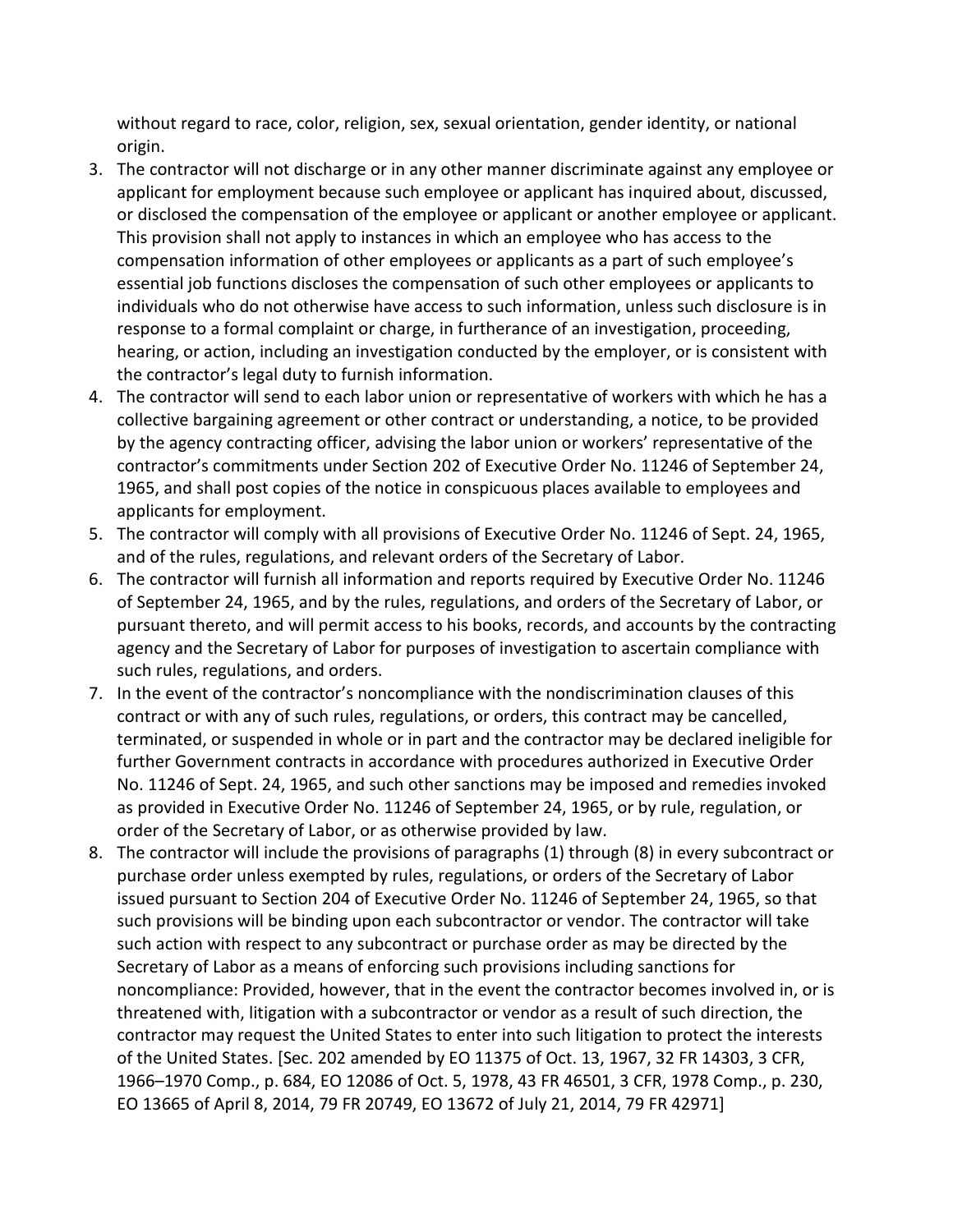#### **SEC. 203**

- a. Each contractor having a contract containing the provisions prescribed in Section 202 shall file, and shall cause each of his subcontractors to file, Compliance Reports with the contracting agency or the Secretary of Labor as may be directed. Compliance Reports shall be filed within such times and shall contain such information as to the practices, policies, programs, and employment policies, programs, and employment statistics of the contractor and each subcontractor, and shall be in such form, as the Secretary of Labor may prescribe.
- b. Bidders or prospective contractors or subcontractors may be required to state whether they have participated in any previous contract subject to the provisions of this Order, or any preceding similar Executive order, and in that event to submit, on behalf of themselves and their proposed subcontractors, Compliance Reports prior to or as an initial part of their bid or negotiation of a contract.
- c. Whenever the contractor or subcontractor has a collective bargaining agreement or other contract or understanding with a labor union or an agency referring workers or providing or supervising apprenticeship or training for such workers, the Compliance Report shall include such information as to such labor union's or agency's practices and policies affecting compliance as the Secretary of Labor may prescribe: Provided, that to the extent such information is within the exclusive possession of a labor union or an agency referring workers or providing or supervising apprenticeship or training and such labor union or agency shall refuse to furnish such information to the contractor, the contractor shall so certify to the Secretary of Labor as part of its Compliance Report and shall set forth what efforts he has made to obtain such information.
- d. The Secretary of Labor may direct that any bidder or prospective contractor or subcontractor shall submit, as part of his Compliance Report, a statement in writing, signed by an authorized officer or agent on behalf of any labor union or any agency referring workers or providing or supervising apprenticeship or other training, with which the bidder or prospective contractor deals, with supporting information, to the effect that the signer's practices and policies do not discriminate on the grounds of race, color, religion, sex, sexual orientation, gender identity, or national origin, and that the signer either will affirmatively cooperate in the implementation of the policy and provisions of this Order or that it consents and agrees that recruitment, employment, and the terms and conditions of employment under the proposed contract shall be in accordance with the purposes and provisions of the order. In the event that the union, or the agency shall refuse to execute such a statement, the Compliance Report shall so certify and set forth what efforts have been made to secure such a statement and such additional factual material as the Secretary of Labor may require.

[Sec. 203 amended by EO 11375 of Oct. 13, 1967, 32 FR 14303, 3 CFR, 1966–1970 Comp., p. 684; EO 12086 of Oct. 5, 1978, 43 FR 46501, 3 CFR, 1978 Comp., p. 230, EO 13672 of July 21, 2104, 79 FR 42971]

#### **SEC. 204**

a. The Secretary of Labor may, when the Secretary deems that special circumstances in the national interest so require, exempt a contracting agency from the requirement of including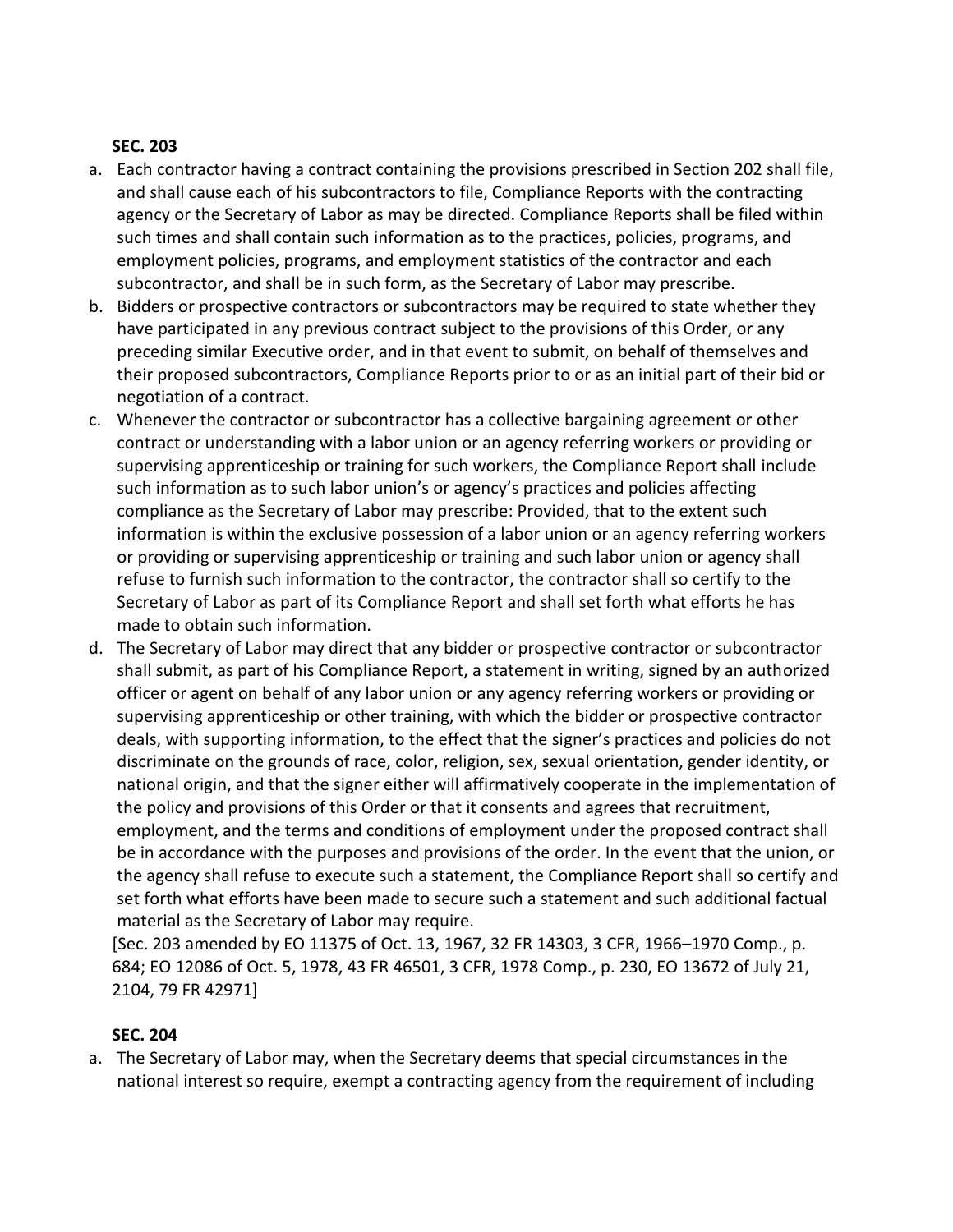any or all of the provisions of Section 202 of this **Order** in any specific contract, subcontract, or purchase **order**.

- b. The Secretary of Labor may, by rule or regulation, exempt certain classes of contracts, subcontracts, or purchase orders (1) whenever work is to be or has been performed outside the United States and no recruitment of workers within the limits of the United States is involved; (2) for standard commercial supplies or raw materials; (3) involving less than specified amounts of money or specified numbers of workers; or (4) to the extent that they involve subcontracts below a specified tier.
- c. Section 202 of this **Order** shall not apply to a Government contractor or subcontractor that is a religious corporation, association, educational institution, or society, with respect to the employment of individuals of a particular religion to perform work connected with the carrying on by such corporation, association, educational institution, or society of its activities. Such contractors and subcontractors are not exempted or excused from complying with the other requirements contained in this **Order**.
- d. The Secretary of Labor may also provide, by rule, regulation, or order, for the exemption of facilities of a contractor that are in all respects separate and distinct from activities of the contractor related to the performance of the contract: provided, that such an exemption will not interfere with or impede the effectuation of the purposes of this **Order**: and provided further, that in the absence of such an exemption all facilities shall be covered by the provisions of this **Order**.

[Sec. 204 amended by EO 13279 of Dec. 16, 2002, 67 FR 77141, 3 CFR, 2002 Comp., p. 77141 – 77144]

# **Subpart C – Powers and Duties of the Secretary of Labor and the Contracting Agencies**

# **SEC. 205**

The Secretary of Labor shall be responsible for securing compliance by all Government contractors and subcontractors with this Order and any implementing rules or regulations. All contracting agencies shall comply with the terms of this Order and any implementing rules, regulations, or orders of the Secretary of Labor. Contracting agencies shall cooperate with the Secretary of Labor and shall furnish such information and assistance as the Secretary may require.

[Sec. 205 amended by EO 12086 of Oct. 5, 1978, 43 FR 46501, 3 CFR, 1978 Comp., p. 230]

# **SEC. 206**

- a. The Secretary of Labor may investigate the employment practices of any Government contractor or subcontractor to determine whether or not the contractual provisions specified in Section 202 of this Order have been violated. Such investigation shall be conducted in accordance with the procedures established by the Secretary of Labor.
- b. The Secretary of Labor may receive and investigate complaints by employees or prospective employees of a Government contractor or subcontractor which allege discrimination contrary to the contractual provisions specified in Section 202 of this Order.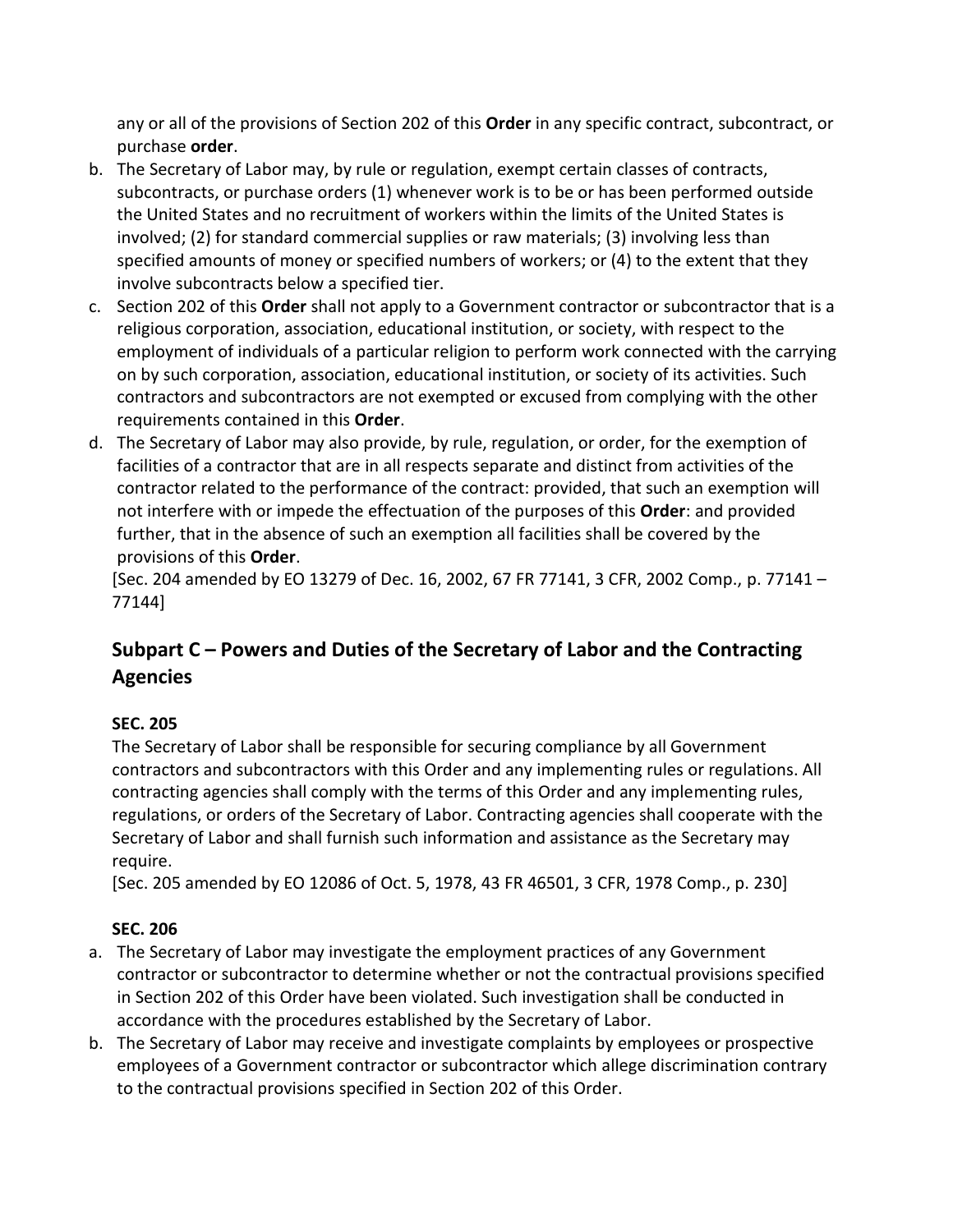[Sec. 206 amended by EO 12086 of Oct. 5, 1978, 43 FR 46501, 3 CFR, 1978 Comp., p. 230]

### **SEC. 207**

The Secretary of Labor shall use his/her best efforts, directly and through interested Federal, State, and local agencies, contractors, and all other available instrumentalities to cause any labor union engaged in work under Government contracts or any agency referring workers or providing or supervising apprenticeship or training for or in the course of such work to cooperate in the implementation of the purposes of this Order. The Secretary of Labor shall, in appropriate cases, notify the Equal Employment Opportunity Commission, the Department of Justice, or other appropriate Federal agencies whenever it has reason to believe that the practices of any such labor organization or agency violate Title VI or Title VII of the Civil Rights Act of 1964 or other provision of Federal law.

[Sec. 207 amended by EO 12086 of Oct. 5, 1978, 43 FR 46501, 3 CFR, 1978 Comp., p. 230]

### **SEC. 208**

- a. The Secretary of Labor, or any agency, officer, or employee in the executive branch of the Government designated by rule, regulation, or order of the Secretary, may hold such hearings, public or private, as the Secretary may deem advisable for compliance, enforcement, or educational purposes.
- b. The Secretary of Labor may hold, or cause to be held, hearings in accordance with Subsection of this Section prior to imposing, ordering, or recommending the imposition of penalties and sanctions under this Order. No order for debarment of any contractor from further Government contracts under Section 209(6) shall be made without affording the contractor an opportunity for a hearing.

# **Subpart D – Sanctions and Penalties**

# **SEC. 209**

In accordance with such rules, regulations, or orders as the Secretary of Labor may issue or adopt, the Secretary may:

- 1. Publish, or cause to be published, the names of contractors or unions which it has concluded have complied or have failed to comply with the provisions of this Order or of the rules, regulations, and orders of the Secretary of Labor.
- 2. Recommend to the Department of Justice that, in cases in which there is substantial or material violation or the threat of substantial or material violation of the contractual provisions set forth in Section 202 of this Order, appropriate proceedings be brought to enforce those provisions, including the enjoining, within the limitations of applicable law, of organizations, individuals, or groups who prevent directly or indirectly, or seek to prevent directly or indirectly, compliance with the provisions of this Order.
- 3. Recommend to the Equal Employment Opportunity Commission or the Department of Justice that appropriate proceedings be instituted under Title VII of the Civil Rights Act of 1964.
- 4. Recommend to the Department of Justice that criminal proceedings be brought for the furnishing of false information to any contracting agency or to the Secretary of Labor as the case may be.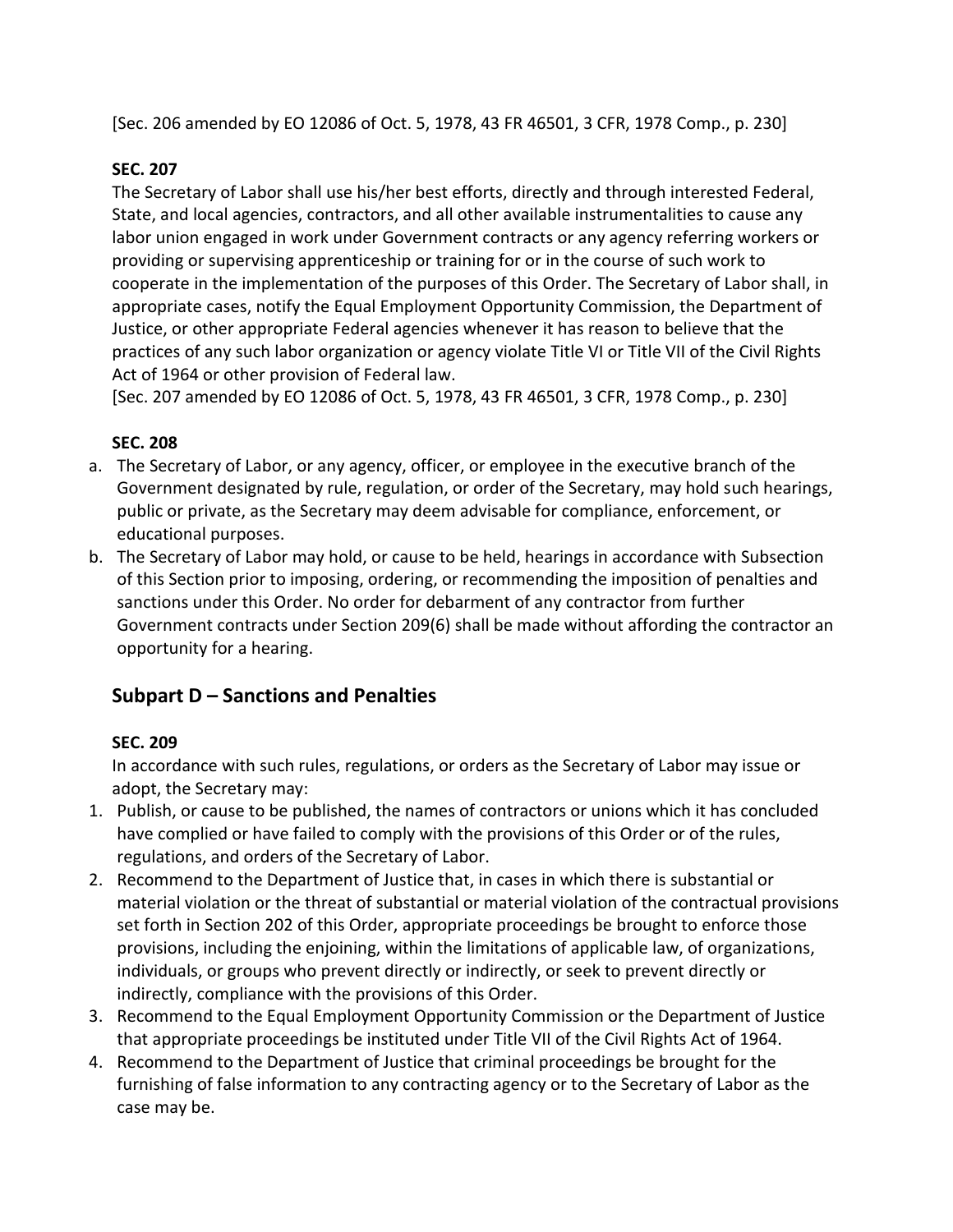- 5. After consulting with the contracting agency, direct the contracting agency to cancel, terminate, suspend, or cause to be cancelled, terminated, or suspended, any contract, or any portion or portions thereof, for failure of the contractor or subcontractor to comply with equal employment opportunity provisions of the contract. Contracts may be cancelled, terminated, or suspended absolutely or continuance of contracts may be conditioned upon a program for future compliance approved by the Secretary of Labor.
- 6. Provide that any contracting agency shall refrain from entering into further contracts, or extensions or other modifications of existing contracts, with any noncomplying contractor, until such contractor has satisfied the Secretary of Labor that such contractor has established and will carry out personnel and employment policies in compliance with the provisions of this Order.

(b) Pursuant to rules and regulations prescribed by the Secretary of Labor, the Secretary shall make reasonable efforts, within a reasonable time limitation, to secure compliance with the contract provisions of this Order by methods of conference, conciliation, mediation, and persuasion before proceedings shall be instituted under subsection (a)(2) of this Section, or before a contract shall be cancelled or terminated in whole or in part under subsection (a)(5) of this Section.

[Sec. 209 amended by EO 12086 of Oct. 5, 1978, 43 FR 46501, 3 CFR, 1978 Comp., p. 230]

### **SEC. 210**

Whenever the Secretary of Labor makes a determination under Section 209, the Secretary shall promptly notify the appropriate agency. The agency shall take the action directed by the Secretary and shall report the results of the action it has taken to the Secretary of Labor within such time as the Secretary shall specify. If the contracting agency fails to take the action directed within thirty days, the Secretary may take the action directly.

[Sec. 210 amended by EO 12086 of Oct. 5, 1978, 43 FR 46501, 3 CFR, 1978 Comp., p 230]

# **SEC. 211**

If the Secretary shall so direct, contracting agencies shall not enter into contracts with any bidder or prospective contractor unless the bidder or prospective contractor has satisfactorily complied with the provisions of this Order or submits a program for compliance acceptable to the Secretary of Labor.

[Sec. 211 amended by EO 12086 of Oct. 5, 1978, 43 FR 46501, 3 CFR, 1978 Comp., p. 230]

# **SEC. 212**

When a contract has been cancelled or terminated under Section 209(a)(5) or a contractor has been debarred from further Government contracts under Section 209(a)(6) of this Order, because of noncompliance with the contract provisions specified in Section 202 of this Order, the Secretary of Labor shall promptly notify the Comptroller General of the United States. [Sec. 212 amended by EO 12086 of Oct. 5, 1978, 43 FR 46501, 3 CFR, 1978 Comp., p. 230]

# **Subpart E – Certificates of Merit**

**SEC. 213**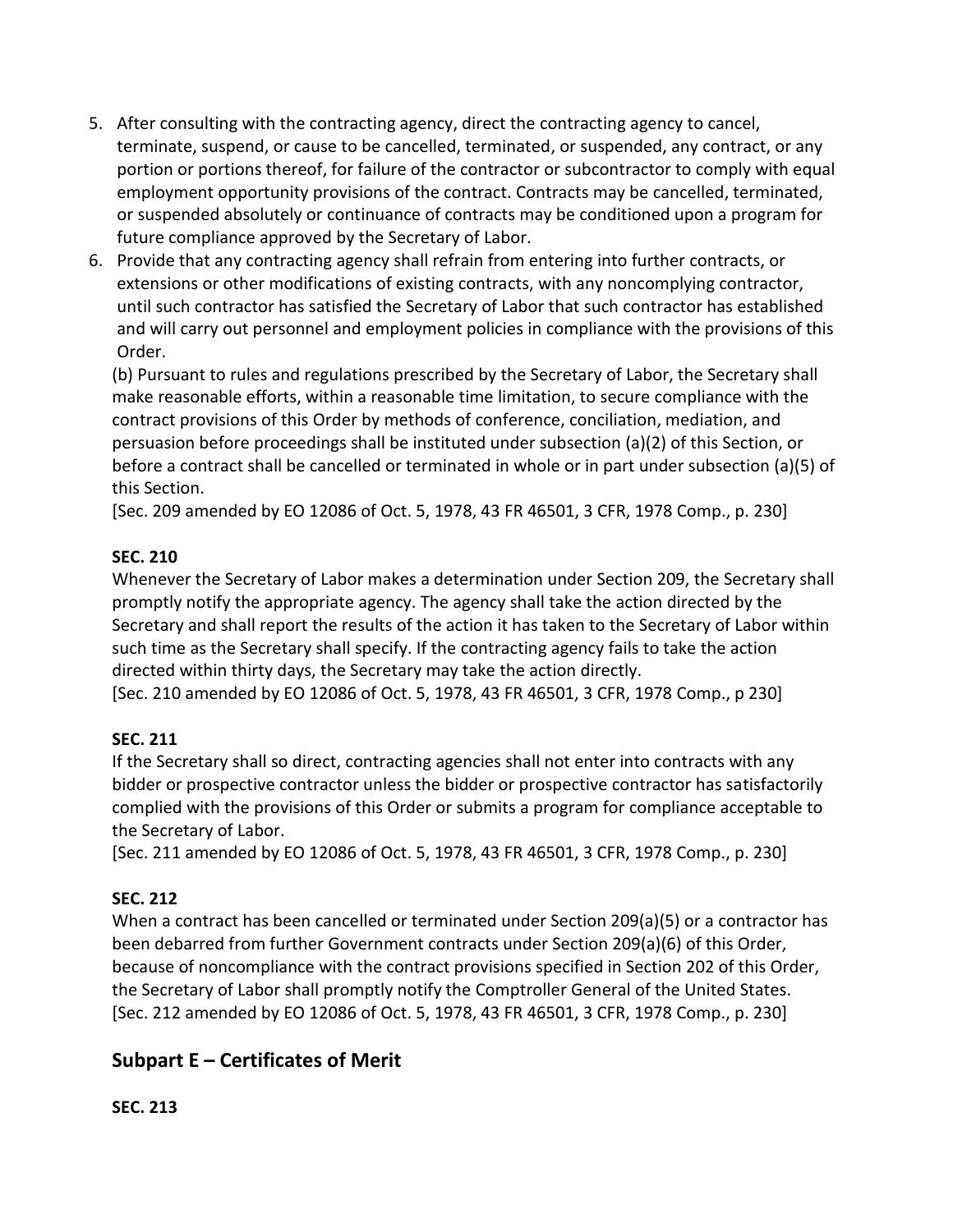The Secretary of Labor may provide for issuance of a United States Government Certificate of Merit to employers or labor unions, or other agencies which are or may hereafter be engaged in work under Government contracts, if the Secretary is satisfied that the personnel and employment practices of the employer, or that the personnel, training, apprenticeship, membership, grievance and representation, upgrading, and other practices and policies of the labor union or other agency conform to the purposes and provisions of this Order.

#### **SEC. 214**

Any Certificate of Merit may at any time be suspended or revoked by the Secretary of Labor if the holder thereof, in the judgment of the Secretary, has failed to comply with the provisions of this Order.

### **SEC. 215**

The Secretary of Labor may provide for the exemption of any employer, labor union, or other agency from any reporting requirements imposed under or pursuant to this Order if such employer, labor union, or other agency has been awarded a Certificate of Merit which has not been suspended or revoked.

# **Part III – Nondiscrimination Provisions in Federally Assisted Construction Contracts**

#### **SEC. 301**

Each executive department and agency, which administers a program involving Federal financial assistance shall require as a condition for the approval of any grant, contract, loan, insurance, or guarantee thereunder, which may involve a construction contract, that the applicant for Federal assistance undertake and agree to incorporate, or cause to be incorporated, into all construction contracts paid for in whole or in part with funds obtained from the Federal Government or borrowed on the credit of the Federal Government pursuant to such grant, contract, loan, insurance, or guarantee, or undertaken pursuant to any Federal program involving such grant, contract, loan, insurance, or guarantee, the provisions prescribed for Government contracts by Section 202 of this Order or such modification thereof, preserving in substance the contractor's obligations thereunder, as may be approved by the Secretary of Labor, together with such additional provisions as the Secretary deems appropriate to establish and protect the interest of the United States in the enforcement of those obligations. Each such applicant shall also undertake and agree (1) to assist and cooperate actively with the Secretary of Labor in obtaining the compliance of contractors and subcontractors with those contract provisions and with the rules, regulations and relevant orders of the Secretary, (2) to obtain and to furnish to the Secretary of Labor such information as the Secretary may require for the supervision of such compliance, (3) to carry out sanctions and penalties for violation of such obligations imposed upon contractors and subcontractors by the Secretary of Labor pursuant to Part II, Subpart D, of this Order, and (4) to refrain from entering into any contract subject to this Order, or extension or other modification of such a contract with a contractor debarred from Government contracts under Part II, Subpart D, of this Order.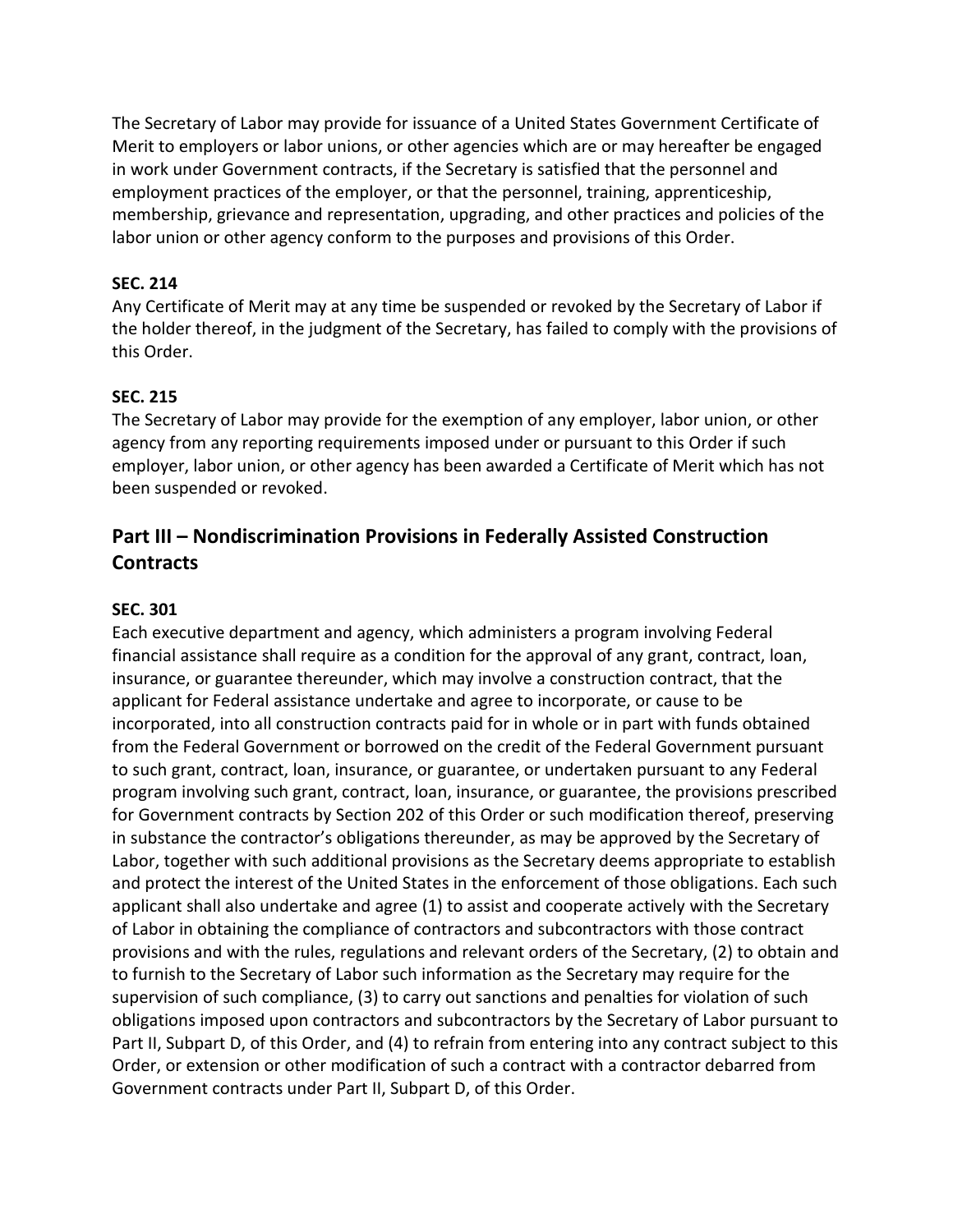[Sec. 301 amended by EO 12086 of Oct. 5, 1978, 43 FR 46501, 3 CFR, 1978 Comp., p. 230]

### **SEC. 302**

- a. "Construction contract" as used in this Order means any contract for the construction, rehabilitation, alteration, conversion, extension, or repair of buildings, highways, or other improvements to real property.
- b. The provisions of Part II of this Order shall apply to such construction contracts, and for purposes of such application the administering department or agency shall be considered the contracting agency referred to therein.
- c. The term "applicant" as used in this Order means an applicant for Federal assistance or, as determined by agency regulation, other program participant, with respect to whom an application for any grant, contract, loan, insurance, or guarantee is not finally acted upon prior to the effective date of this Part, and it includes such an applicant after he/she becomes a recipient of such Federal assistance.

### **SEC. 303**

- a. The Secretary of Labor shall be responsible for obtaining the compliance of such applicants with their undertakings under this Order. Each administering department and agency is directed to cooperate with the Secretary of Labor and to furnish the Secretary such information and assistance as the Secretary may require in the performance of the Secretary's functions under this Order.
- b. In the event an applicant fails and refuses to comply with the applicant's undertakings pursuant to this Order, the Secretary of Labor may, after consulting with the administering department or agency, take any or all of the following actions: (1) direct any administering department or agency to cancel, terminate, or suspend in whole or in part the agreement, contract or other arrangement with such applicant with respect to which the failure or refusal occurred; (2) direct any administering department or agency to refrain from extending any further assistance to the applicant under the program with respect to which the failure or refusal occurred until satisfactory assurance of future compliance has been received by the Secretary of Labor from such applicant; and (3) refer the case to the Department of Justice or the Equal Employment Opportunity Commission for appropriate law enforcement or other proceedings.
- c. In no case shall action be taken with respect to an applicant pursuant to clause (1) or (2) of subsection (b) without notice and opportunity for hearing.

[Sec. 303 amended by EO 12086 of Oct. 5, 1978, 43 FR 46501, 3 CFR, 1978 Comp., p. 230]

#### **SEC. 304**

Any executive department or agency which imposes by rule, regulation, or order requirements of nondiscrimination in employment, other than requirements imposed pursuant to this Order, may delegate to the Secretary of Labor by agreement such responsibilities with respect to compliance standards, reports, and procedures as would tend to bring the administration of such requirements into conformity with the administration of requirements imposed under this Order: Provided, That actions to effect compliance by recipients of Federal financial assistance with requirements imposed pursuant to Title VI of the Civil Rights Act of 1964 shall be taken in